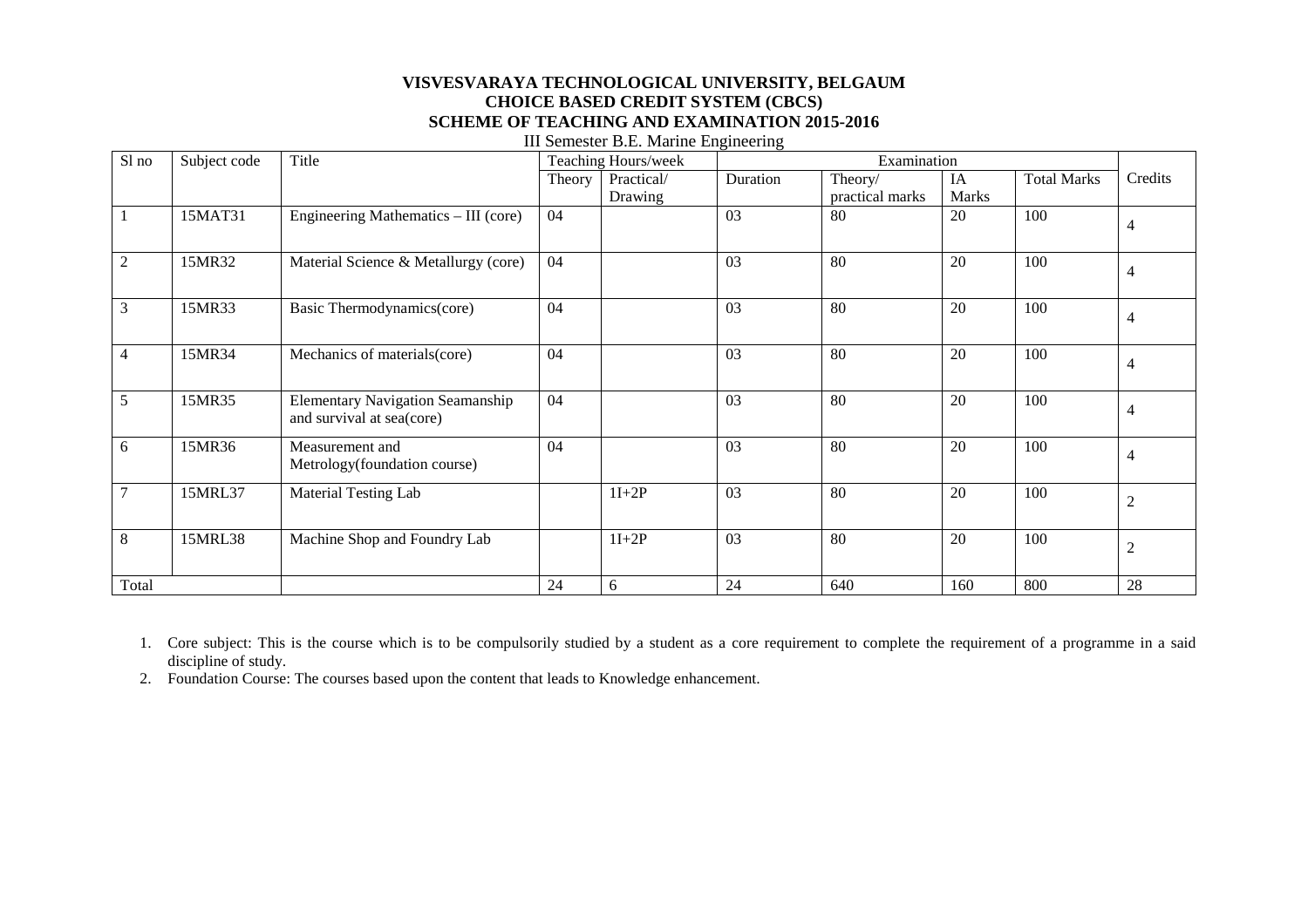IV Semester B.E. Marine Engineering

| Sl no | Subject code | Title                                            |        | Teaching Hours/week | Examination |                  |              |                    |                |
|-------|--------------|--------------------------------------------------|--------|---------------------|-------------|------------------|--------------|--------------------|----------------|
|       |              |                                                  | Theory | Practical/          | Duration    | Theory/practical | IA           | <b>Total Marks</b> | Credits        |
|       |              |                                                  |        | Drawing             |             | marks            | <b>Marks</b> |                    |                |
|       | 15MAT41      | Engineering Mathematics – IV (Core)              | 04     |                     | 03          | 80               | 20           | 100                | 4              |
| 2     | 15MR42       | Dynamics of machines(core)                       | 04     |                     | 03          | 80               | 20           | 100                | 4              |
| 3     | 15MR43       | Applied Thermodynamics (core)                    | 04     |                     | 03          | 80               | 20           | 100                | 4              |
| 4     | 15MR44       | Ship Structure and Construction(core)            | 04     |                     | 03          | 80               | 20           | 100                | $\overline{4}$ |
| 5     | 15MR45       | Marine Heat Engine and Air<br>conditioning(core) | 04     |                     | 03          | 80               | 20           | 100                | $\overline{4}$ |
| 6     | 15MR46       | Fluid Mechanics (foundation course)              | 04     |                     | 03          | 80               | 20           | 100                | 4              |
| 7     | 15MRL47      | Measurements and Metrology Lab                   |        | $1I+2P$             | 03          | 80               | 20           | 100                | $\mathfrak 2$  |
| 8     | 15MRL48      | Computer Aided Marine Engineering<br>Drawing     |        | $1I+2P$             | 03          | 80               | 20           | 100                | $\mathfrak 2$  |
| Total |              |                                                  | 24     | 6                   | 24          | 640              | 160          | 800                | 28             |

1. Core subject: This is the course which is to be compulsorily studied by a student as a core requirement to complete the requirement of a programme in a said discipline of study.

2. Foundation Course: The courses based upon the content that leads to Knowledge enhancement.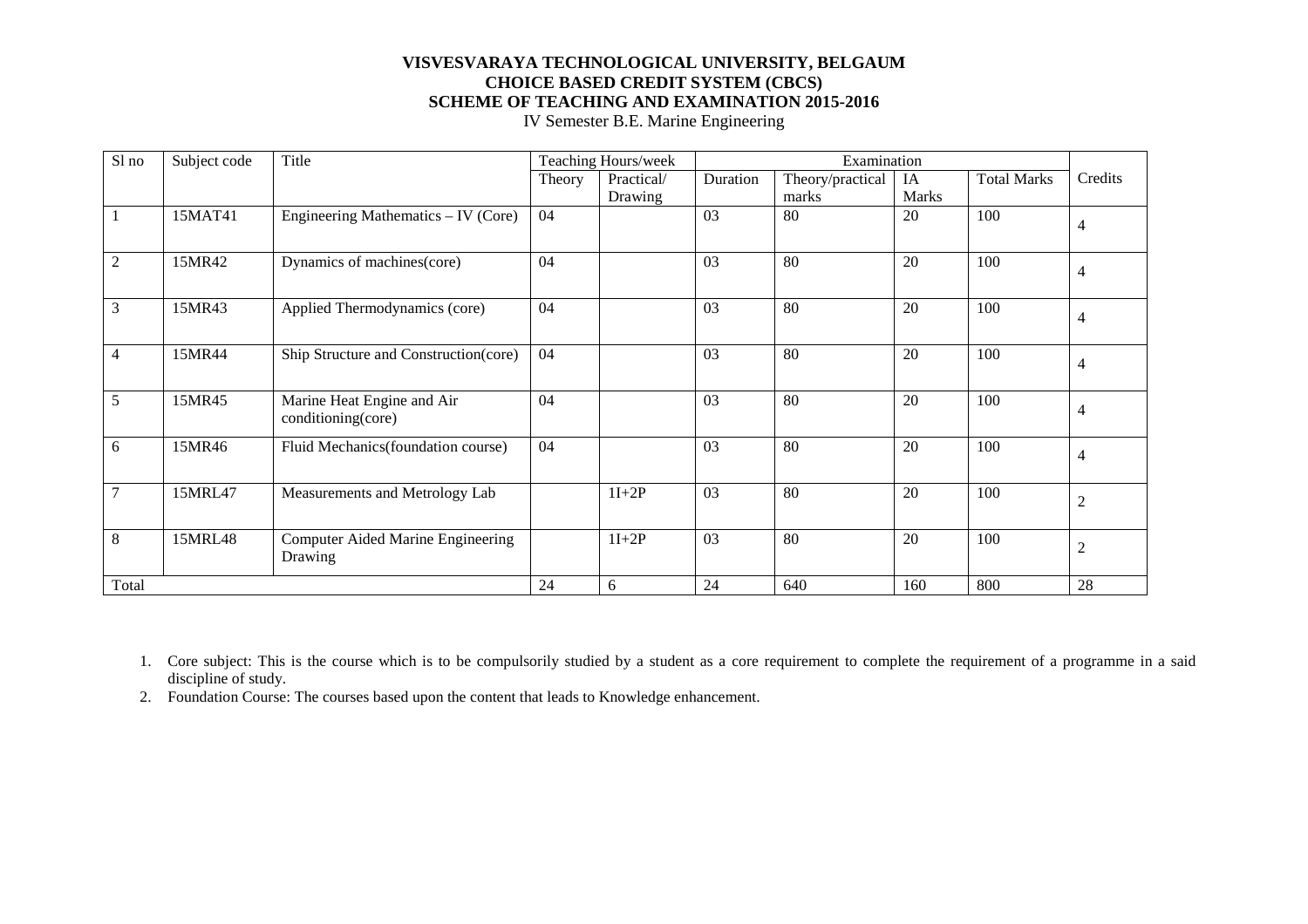Sl no Subject code Title Title Teaching Hours/week Examination Theory Practical/ Duration Theory/practical IA Total Marks Credits Drawing marks Marks Total Marks 1 15MR51 Naval architecture (Core) 04 03 80 20 100 4 2 15MR52 Marine Internal Combustion Engine-I (core) 04 03 80 20 100 4 3 15MR53 Marine Auxiliary Machines-I (core) 04 03 80 20 100 4 4 | 15MR54 | Turbo Machines (core)  $\begin{vmatrix} 04 & 03 & 80 \\ 4 & 0 & 20 \end{vmatrix}$   $\begin{vmatrix} 20 & 100 \\ 4 & 40 \end{vmatrix}$ 5 15MR55x Professional Elective-1 03 03 80 20 100 3 6 | 15MR56x | Open Elective -1 |  $\begin{vmatrix} 03 \\ 13 \end{vmatrix}$  |  $\begin{vmatrix} 03 \\ 3 \end{vmatrix}$  |  $\begin{vmatrix} 03 \\ 03 \end{vmatrix}$  |  $\begin{vmatrix} 80 \\ 80 \end{vmatrix}$  |  $\begin{vmatrix} 20 \\ 100 \end{vmatrix}$  |  $\begin{vmatrix} 100 \\ 3 \end{vmatrix}$ 7 | 15MRL57 | Marine Engine Lab | 11+2P | 03 | 80 | 20 | 100 | 2 8 15MRL58 Fluid Mechanics and Machines lab 11+2P 03 80 20 100 2 Total 28 22 6 24 640 160 800 26

V Semester B.E. Marine Engineering

| Professional Elective-1              |                                 | Open Elective-1 |                                |  |  |
|--------------------------------------|---------------------------------|-----------------|--------------------------------|--|--|
| 15MR551                              | Design of Machine Elements      | 15MR561         | <b>Operation Research</b>      |  |  |
| 15MR552<br><b>Energy Engineering</b> |                                 | 15MR562         | Energy and Environment         |  |  |
| 15MR553                              | Marine Manufacturing Technology | 15MR563         | Management Information systems |  |  |
| 15MR554<br>Steam Engineering         |                                 | 15MR564         | Micro & Smart Technology       |  |  |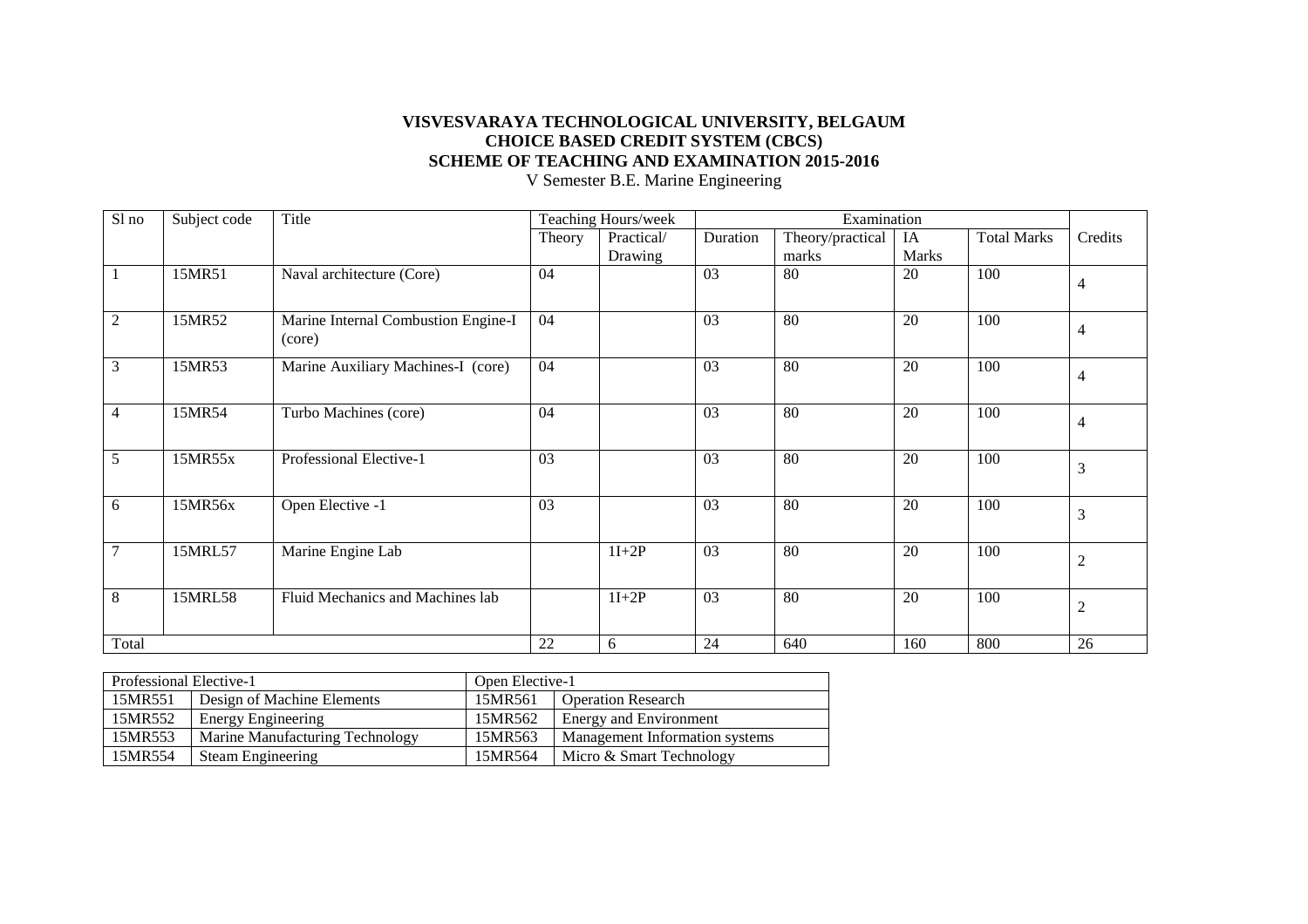- 1. Core subject: This is the course which is to be compulsorily studied by a student as a core requirement to complete the requirement of a programme in a said discipline of study.
- 2. Professional elective:Elective relevant to chosen specialization /branch
- 3. Open elective: Electives from other technical and /or emerging subject area

VI Semester B.E. Marine Engineering

| Sl no          | Subject code | Title                                          |        | Teaching Hours/week | Examination     |                  |       |                    |                |
|----------------|--------------|------------------------------------------------|--------|---------------------|-----------------|------------------|-------|--------------------|----------------|
|                |              |                                                | Theory | Practical/          | Duration        | Theory/practical | IA    | <b>Total Marks</b> | Credits        |
|                |              |                                                |        | Drawing             |                 | marks            | Marks |                    |                |
|                | 15MR61       | Marine Electrical Technology (core)            | 04     |                     | 03              | 80               | 20    | 100                | $\overline{4}$ |
| $\overline{2}$ | 15MR62       | Marine Internal Combustion Engine-II<br>(core) | 04     |                     | 03              | 80               | 20    | 100                | $\overline{4}$ |
| $\mathfrak{Z}$ | 15MR63       | Marine Auxiliary Machines-II (core)            | 04     |                     | $\overline{03}$ | $\overline{80}$  | 20    | 100                | $\overline{4}$ |
| $\overline{4}$ | 15MR64       | Heat Transfer (core)                           | 04     |                     | 03              | 80               | 20    | 100                | $\overline{4}$ |
| 5              | 15MR65x      | Professional Elective-2                        | 03     |                     | 03              | 80               | 20    | 100                | $\overline{3}$ |
| 6              | 15MR66x      | Open Elective -2                               | 03     |                     | 03              | 80               | 20    | 100                | $\overline{3}$ |
| 7              | 15MRL67      | Heat Transfer Lab                              |        | $1I+2P$             | 03              | 80               | 20    | 100                | $\overline{2}$ |
| 8              | 15MRL68      | Marine Electrical Lab                          |        | $1I+2P$             | 03              | 80               | 20    | 100                | 2              |
| Total          |              |                                                | 22     | 6                   | 24              | 640              | 160   | 800                | 26             |

| Professional Elective-2 |                                           | Open Elective-2 |                                              |  |
|-------------------------|-------------------------------------------|-----------------|----------------------------------------------|--|
| 15MR651                 | Ship Fire Prevention and Control          |                 | 15MR661   Automation and Industrial Robotics |  |
| 15MR652                 | Mechanics of Composite Material           |                 | 15MR662 Project Management                   |  |
| 15MR653                 | Special Duty Vessels & Types of Operation |                 | 15MR663   Non Traditional Machining          |  |
| 15MR654                 | Control Engineering                       |                 | 15MR664   Management & Entrepreneurship      |  |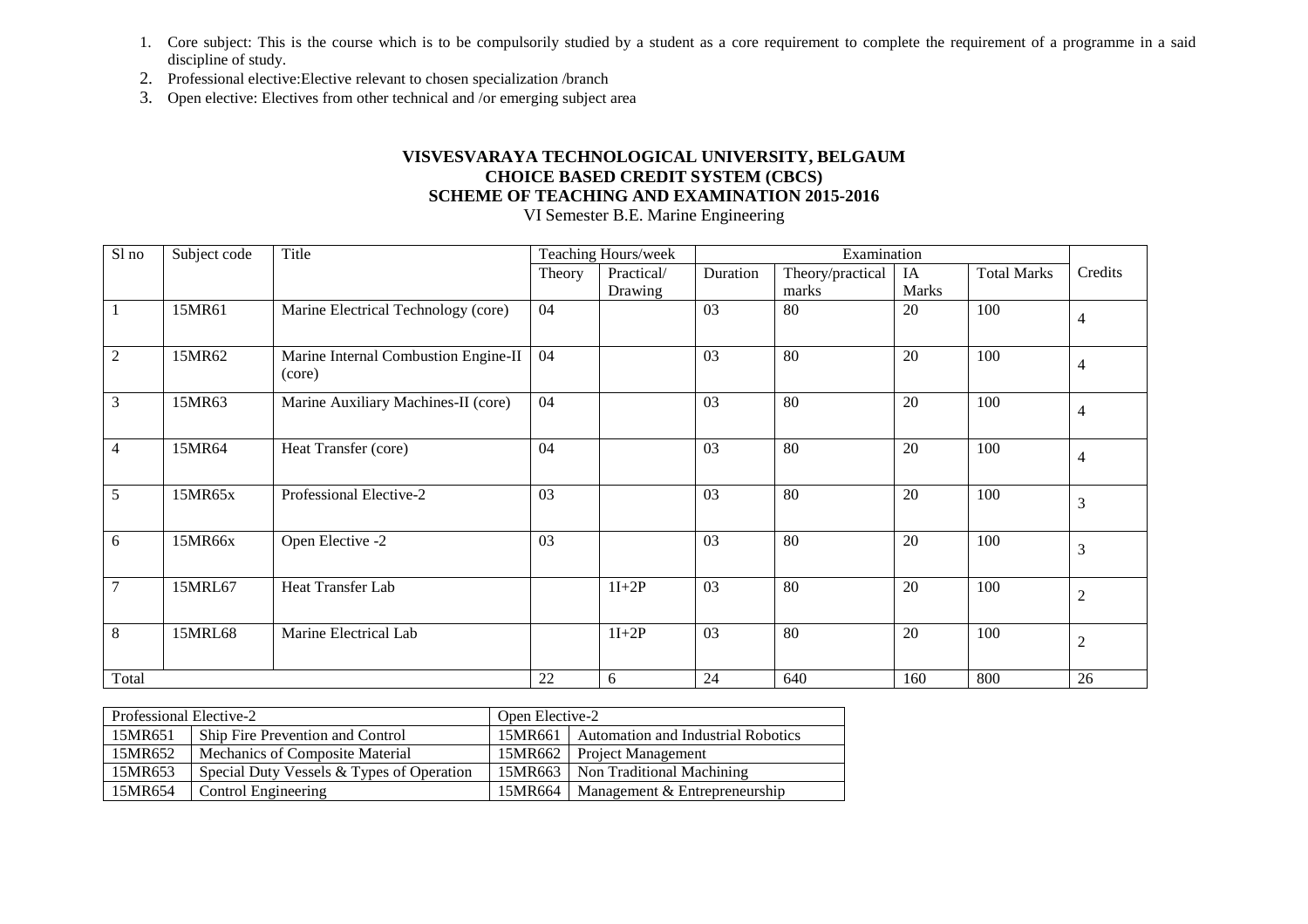- 1. Core subject: This is the course which is to be compulsorily studied by a student as a core requirement to complete the requirement of a programme in a said discipline of study.
- 2. Professional elective: Elective relevant to chosen specialization /branch
- 3. Open elective: Electives from other technical and /or emerging subject area

VII Semester B.E. Marine Engineering

| $S1$ no         | Subject code | Title                                    | Teaching Hours/week |            | Examination |                  |       |                    |                |
|-----------------|--------------|------------------------------------------|---------------------|------------|-------------|------------------|-------|--------------------|----------------|
|                 |              |                                          | Theory              | Practical/ | Duration    | Theory/practical | IA    | <b>Total Marks</b> | Credits        |
|                 |              |                                          |                     | Drawing    |             | marks            | Marks |                    |                |
| -1              | 15MR71       | Marine Boilers (core)                    | 04                  |            | 03          | 80               | 20    | 100                | $\overline{4}$ |
| $\overline{2}$  | 15MR72       | Mechanical Vibrations (core)             | 04                  |            | 03          | 80               | 20    | 100                | $\overline{4}$ |
| $\mathfrak{Z}$  | 15MR73       | Ship Operations and Management<br>(core) | 04                  |            | 03          | 80               | 20    | 100                | $\overline{4}$ |
| $\overline{4}$  | 15MR74x      | Professional Elective-3                  | $\overline{03}$     |            | 03          | 80               | 20    | 100                | $\mathfrak{Z}$ |
| 5               | 15MR75x      | Professional Elective-4                  | 03                  |            | 03          | 80               | 20    | 100                | 3              |
| 6               | 15MRL76      | Vibration Lab                            |                     | $1I+2P$    | 03          | 80               | 20    | 100                | $\overline{2}$ |
| $7\phantom{.0}$ | 15MRL77      | Simulation Lab                           |                     | $1I+2P$    | 03          | 80               | 20    | 100                | $\overline{2}$ |
| $8\,$           | 15MRP78      | Project Phase-I + Seminar                |                     |            |             | --               | 100   | 100                | $\overline{2}$ |
| Total           |              |                                          | 18                  | $6\,$      | 21          | 560              | 240   | 800                | 24             |

| Professional Elective-3 |                           | Professional Elective-4                        |                                  |  |  |
|-------------------------|---------------------------|------------------------------------------------|----------------------------------|--|--|
| 15MR741                 | <b>Stability of Ships</b> | 15MR751<br><b>IMO</b> and Maritime Conventions |                                  |  |  |
| 15MR742                 | Tribology                 | 15MR752                                        | <b>Hydraulics and Pneumatics</b> |  |  |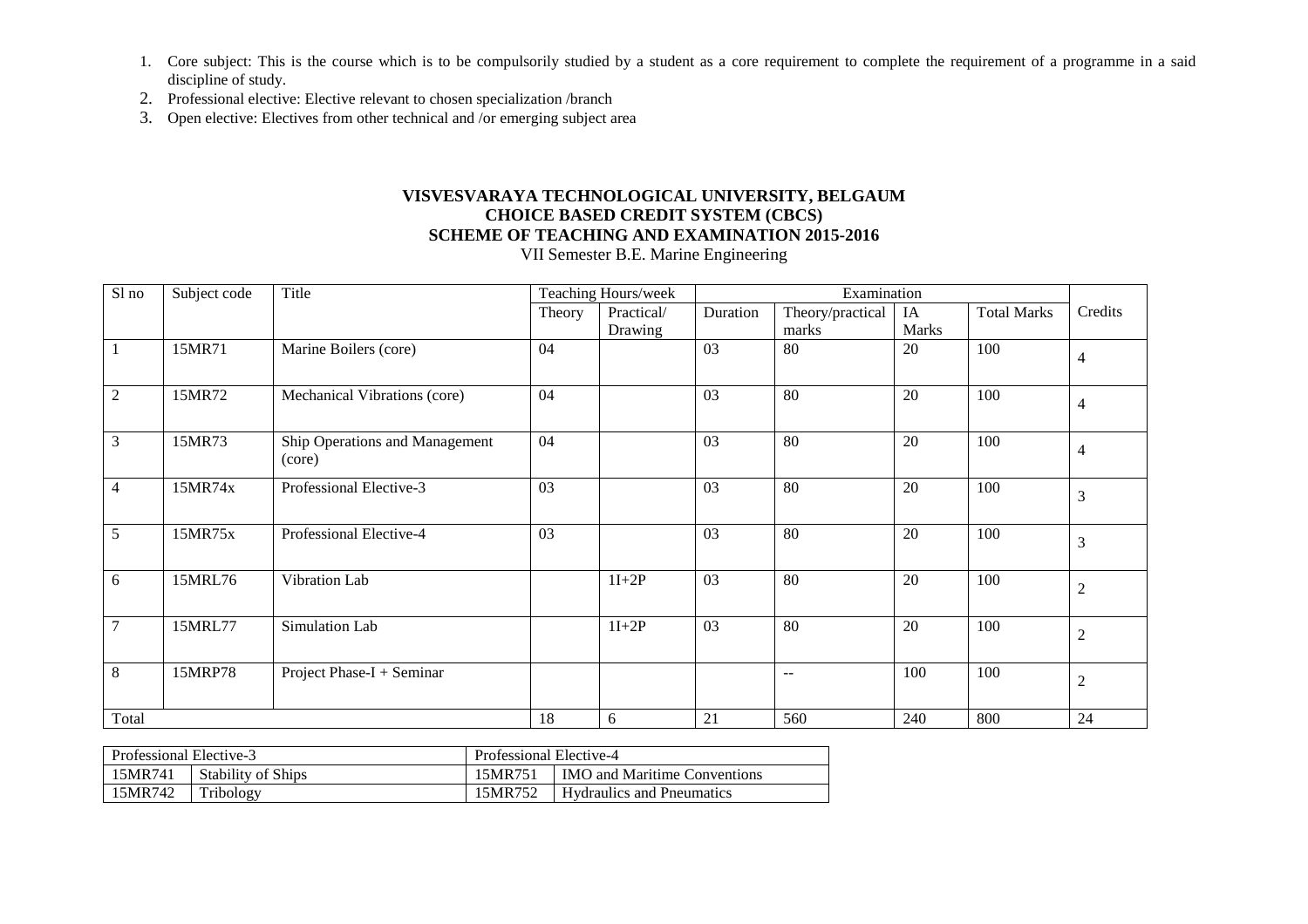| 15MR743 | Ship Safety & Fire Protection. | 15MR753 | Shipping Trade                   |
|---------|--------------------------------|---------|----------------------------------|
| 15MR744 | Advanced Marine Technology     | 15MR754 | Marine Machinery & System Design |

- 1. Core subject: This is the course which is to be compulsorily studied by a student as a core requirement to complete the requirement of a programme in a said discipline of study.
- 2. Professional elective: Elective relevant to chosen specialization /branch
- 3. Project Phase-I + seminar:Literature survey, problem identification, objectives and methodology. Submission of synopsis and seminar.

VIII Semester B.E. Marine Engineering

| Sl no          | Subject code | Title                                        |        | Teaching Hours/week | Examination                           |                   |              |                    |                |
|----------------|--------------|----------------------------------------------|--------|---------------------|---------------------------------------|-------------------|--------------|--------------------|----------------|
|                |              |                                              | Theory | Practical/          | Duration                              | Theory/practical  | IA           | <b>Total Marks</b> | Credits        |
|                |              |                                              |        | Drawing             |                                       | marks             | <b>Marks</b> |                    |                |
|                | 15MR81       | Engine Room Management (Core)                | 04     |                     | 03                                    | 80                | 20           | 100                | $\overline{4}$ |
| 2              | 15MR82       | Control Engineering and automation<br>(core) | 04     |                     | 03                                    | 80                | 20           | 100                |                |
| 3              | 15MR83x      | Professional Elective-5                      | 03     |                     | 03                                    | 80                | 20           | 100                | 3              |
| $\overline{4}$ | 15MR84       | Internship/Professional Practice             |        | Industry oriented   | 03                                    | 50                | 50           | 100                | $\mathfrak{2}$ |
| 5              | 15MRP85      | Project Work Phase-II                        |        | 06                  | 03                                    | 100               | 100          | 200                | 6              |
| 6              | 15MRS86      | Seminar                                      |        | 04                  | $\hspace{0.05cm}$ – $\hspace{0.05cm}$ | $\qquad \qquad -$ | 100          | 100                |                |
| Total          |              |                                              | -11    | 10                  | 15                                    | 390               | 310          | 700                | 20             |

| Professional Elective-5 |                                           |  |  |  |  |
|-------------------------|-------------------------------------------|--|--|--|--|
| 15MR831                 | <b>Transport and Logistics Management</b> |  |  |  |  |
| 15MR832                 | Ship Recycling                            |  |  |  |  |
| 15MR833                 | Marine Engine Practice                    |  |  |  |  |
| 15MR834                 | Marine Corrosion & Prevention.            |  |  |  |  |